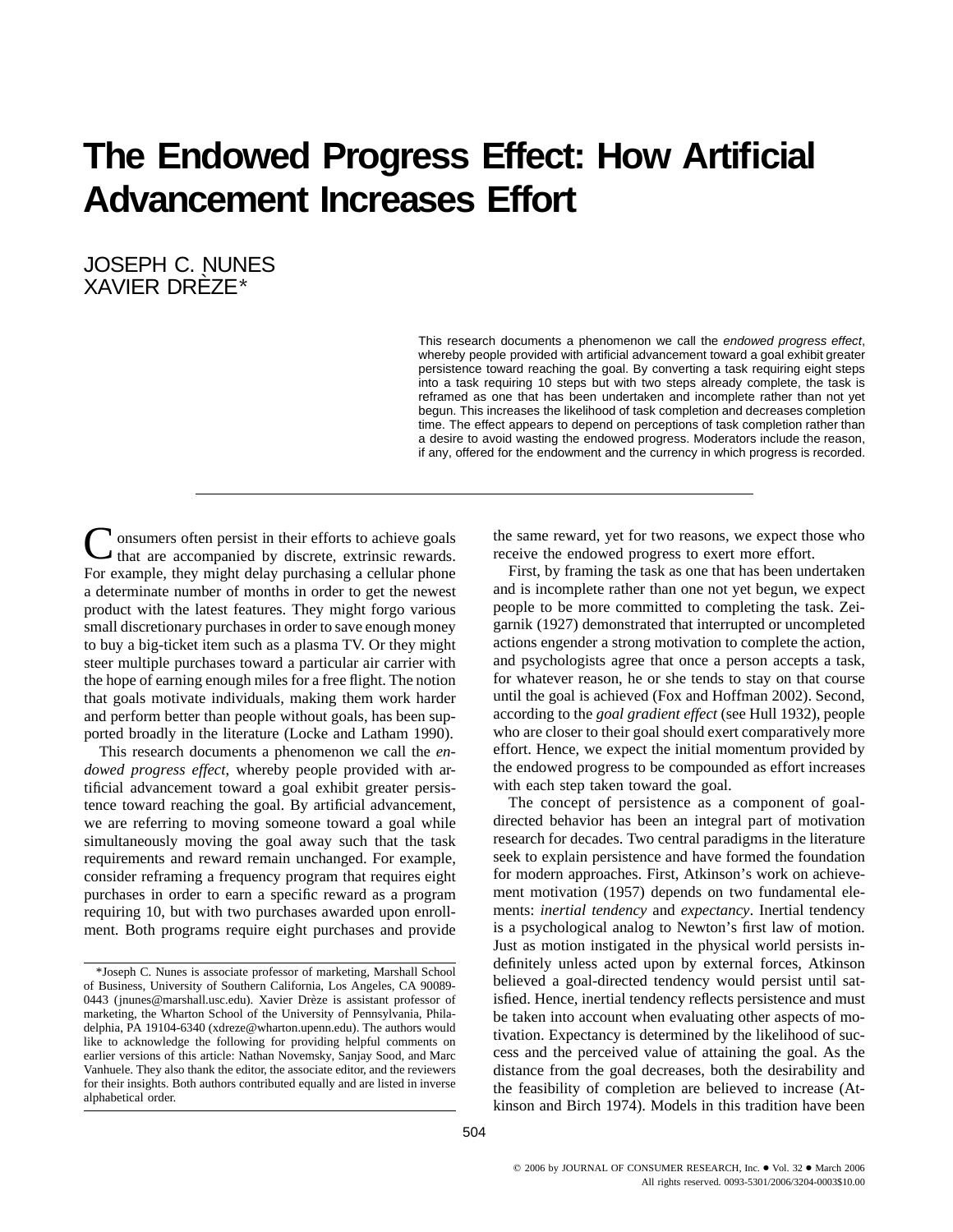labeled *expectancy-value* models (see Klein [1991] for a review).

A second, similar perspective on persistence emerges from Lewin's (1935) notion of *task tension*, which posits that, as internal needs are aroused, individuals enter a state of tension that can only be relieved by an external goal. The goal's valence, or perceived desirability, reflects its ability to relieve the tension. Motivation is a function of need tension and object valence, which is inversely related to an equally important third factor—the psychological distance between the current state and the goal. Accordingly, similar to the predictions from expectancy models, the goal gradient effect (Hull 1932) states that the closer someone is to his or her goal, the more motivated they become. In other words, both expectancy-value models and task tension predict that persistence increases with proximity.

While these two paradigms differ in many respects, two common themes are important for this research. The endowed progress (20% complete vs. 0%) provides an illusion of progress: the illusion that the task has been undertaken and is incomplete rather than not yet begun. This illusion provides momentum that endures as people are motivated by the idea of finishing what one starts. This leads to our first hypothesis.

**H1:** Reframing a task such that people believe the task has been undertaken and is incomplete will increase peoples' commitment toward completing the task, even if the absolute distance from the goal—or the actual task—does not change.

While people may focus on the level of relative completion, they may also consider proximity to the goal (80% remaining rather than 100%). According to the goal gradient effect, people who perceive that they are closer to their goal should exert comparatively more effort. In a classic study demonstrating this effect, Hull (1932) timed rats running in a maze and found that the closer they were to food (the reward), the faster they ran. Brown (1948) attached harnesses to rats running toward food. When the rats were stopped at various points, the attachment measured the strength with which they were pulling on the harness. Rats that were stopped nearer to the food pulled harder than those that were stopped farther away. While the goal gradient effect has been documented in subsequent studies, including several involving human participants (e.g., Fenz and Epstein 1967; Losco and Epstein 1977), none that we know of has looked at how perceptions of progress might affect effort. Our second hypothesis refers to the goal gradient effect as it pertains to humans' perceptions of progress.

**H2:** As people perceive that they are progressing toward their goal, their effort will increase, and thus completion time will decrease. Endowed progress, which provides artificial advancement toward the goal, will exacerbate this effect.

We should point out that we limit ourselves to task goals, as opposed to learning or performance goals, such that an extrinsic reward is granted only upon successful completion of the task, and anything short would likely be construed as a failure.

One example of persistence in goal-directed activity that has received increasing attention in recent years is escalation. The notion of escalation deviates from the simple dictates of expectancy value in that, while there is a likelihood of success and a desired end state, future prospects seem dim for making gains or even covering losses. The two predominant explanations put forth for irrational escalation are self-justification (Festinger 1957) and prospect theory (Kahneman and Tversky 1979). The self-justification explanation says that people feel compelled to justify to themselves and to others that previous decisions were rational. This explanation has been advanced by Arkes and Blumer (1985), who argue that people fail to ignore sunk costs and continue investing because they do not want to appear wasteful to themselves and to others. Others claim a more cognitive explanation, arguing decisions are not a simple linear function of expectancy-value calculations. Prospect theory's S-shaped value function implies individuals are risk averse in the domain of gains and risk seeking in the domain of losses. As previous investments reflect losses, each incremental loss seems less painful. The decision is thus framed as a decision between losses, where people prefer the risk of losing more money incrementally with a chance of reducing or recouping past losses to the certainty of losing the entire amount they have invested thus far.

One issue with these explanations is that the proportion of a budget already invested in a project and the degree to which a project is completed are often confounded, although the two are distinct notions. Garland and Conlon (1998, 2045) argue that "if individuals are motivated to complete what they start and if this motive gets stronger as one gets closer to completion, then project completion may be a driving force behind individuals' continued investment in projects that are already well underway." Boehne and Paese (2000) conducted a study where respondents were expected to explain the reasoning behind their decisions. When a project was close to being complete, a much higher percentage of participants recommended completion, even when economically unreasonable, despite having to justify their decision. The level of sunk cost, or previous investment, had no effect. Hence, it has been argued that sunk cost effects have less to do with what was spent or expended and more to do with how close the project is to completion. This leads to our third hypothesis.

**H3:** Persistence will depend on relative progress and not on the amount that would be lost by failing to continue.

Of course, we expect boundaries to exist for the endowed progress effect. Two moderators in particular are expected to affect the ability of endowed progress to increase peoples' expectations that they can reach a goal and thus receive a reward. The first moderator is the medium in which progress is demarcated. Hsee et al. (2003) demonstrated that inserting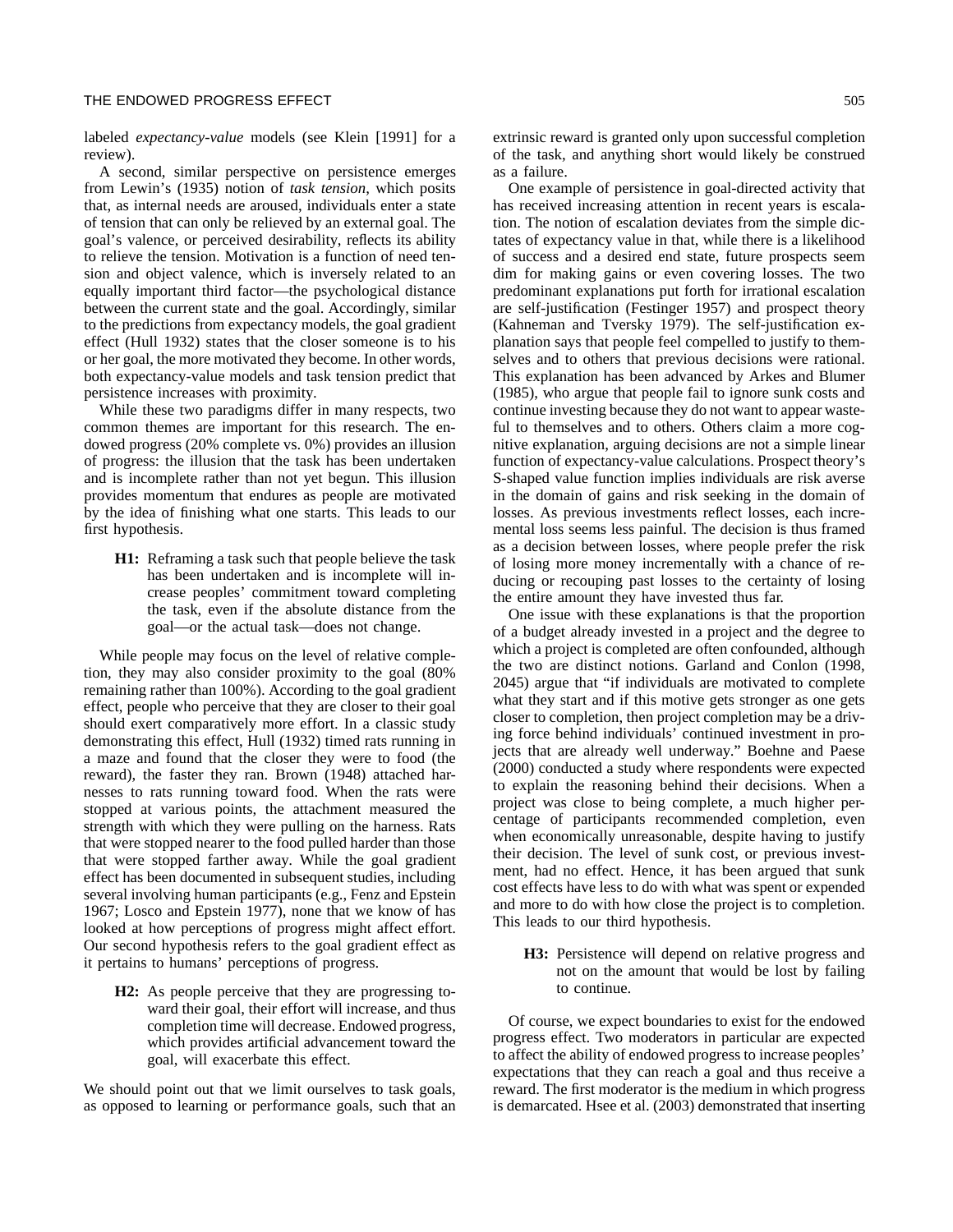a medium can provide an "illusion of advantage," such that efforts bring large returns in the medium accumulated, but any advantage in the actual outcome is small or nonexistent. They attribute the medium maximization effect they observed to a psychological myopia, whereby decision makers pay too much attention to the effort-medium relationship as opposed to the medium-outcome relationship. They argue that since the medium (e.g., points) is inherently worthless, people should base decisions solely on the effort-reward relationship itself. People do not, however, and often maximize the effort-medium return when the payoff in the medium appears large. Accordingly, this leads us to our next hypothesis.

**H4:** When the endowed progress is issued in points, both the endowment and the return to effort appear more significant, and thus effort will increase.

The second potential moderator is the reason provided to consumers for the endowment. When no reason is provided, we expect more people to perceive the endowed progress as a marketing ploy designed to lure people into enrolling in a loyalty program. Indeed, according to the Persuasion Knowledge Model (Friestad and Wright 1994), when consumers recognize an agent's action as a tactic during a persuasion attempt, they may become wary of the marketer's intent and skeptical of the true benefits of the offering. However, when a reason is provided for the endowment, conflicted consumers may choose to participate, relying on the endowment to justify the decision to participate (Shafir, Simonson, and Tversky 1993). The idea that goals or motives can affect reasoning is well documented in the psychology literature (see Kunda [1990] for a review). And the reason can either be realistic or specious, as it has been shown that consumers often base choices on easily justified, cognitively available, yet trivial reasons (Brown and Carpenter 2000). This leads us to our fifth and final hypothesis.

**H5:** The endowed progress effect is more likely to operate when consumers are provided with a reason for the endowment, even if that reason is specious.

The remainder of this article is organized as follows. In study 1, we test hypotheses 1 and 2, using a field experiment that allows us to assess whether the effect is measurable above the noise of conflicting and complicating factors. In study 2, we test hypothesis 3. We show that the effects of endowed progress do not depend on the magnitude of the endowment, an explanation associated with classic sunk cost explanations of escalation. Instead, expectations regarding future effort appear to depend on the perception of project completion, or relative progress. In study 3, we test hypotheses 4 and 5 and thus the two proposed boundaries to the effect: (1) the reason for the endowed progress and (2) in what currency the progress is denominated. The article concludes by pointing out some of the limitations of this research, offering some managerial implications and suggesting avenues for future research.

#### **STUDY 1**

In study 1, we collected data in a field experiment conducted at a professional car wash in a major metropolitan area. Customers were put into one of two conditions. On the second and third Saturday in April 2004, the car wash randomly distributed 300 loyalty cards. Half of those required 10 additional purchases (i.e., special stamps) in order to earn one free car wash. Each customer was provided a card with two stamps already affixed such that only eight more stamps were truly required (two of 10 stamps, or 20% progress). Customers were told the free stamps were part of a special promotion that day, and no customer inquired further. The other 150 cards required only eight car wash purchases and were distributed with no stamps attached (zero of eight stamps, or 0% progress). During the next 9 months, each time a customer paid to have his car washed and presented the card, the proprietors provided a stamp that included the date of the visit.

#### Results

Each card that was redeemed for a free car wash was collected, and the dates of each of the eight visits and the final redemption date were recorded. A total of 80 cards were redeemed between June 5, 2004, and September 17, 2004 (no cards were redeemed after September 17), providing records for 720 visits. The redemption rate for those possessing a card requiring 10 purchases, yet endowed with two stamps, was 34% versus just 19% for those who possessed a card requiring a total of eight purchases. This difference is statistically significant  $(x^2(1) = 8.1, p < .01)$ . This suggests that reframing the task as already begun increases persistence as demonstrated by the higher rate of completion, supporting hypothesis 1. This difference occurred even though the absolute distance from the goal did not change.

To test hypothesis 2, we examined the number of days elapsed between car washes (i.e., interpurchase times) across conditions and across visits (see fig. 1). We find a main effect of condition such that those given cards requiring 10 car washes take, on average, 2.9 days less between visits  $(F(1, 636) = 5.2, p < .05)$ . Furthermore, the time between visits decreased by 0.5 days on average with each additional car wash purchased  $(F(1, 636) = 18.38, p < .01)$ . This decrease in time between car washes reveals how, consistent with the goal gradient effect, effort increased as one got closer to the reward. We do not find a statistically significant interaction between condition and the number of car washes purchased  $(F(1, 636) < 1)$ . In other words, the time between the first and second purchase is reduced for those provided two stamps, as are the times between subsequent purchases. This leads to a more profound goal gradient effect for those endowed with progress (support for hypothesis 2). A hazard rate model fitted on the time between car washes provided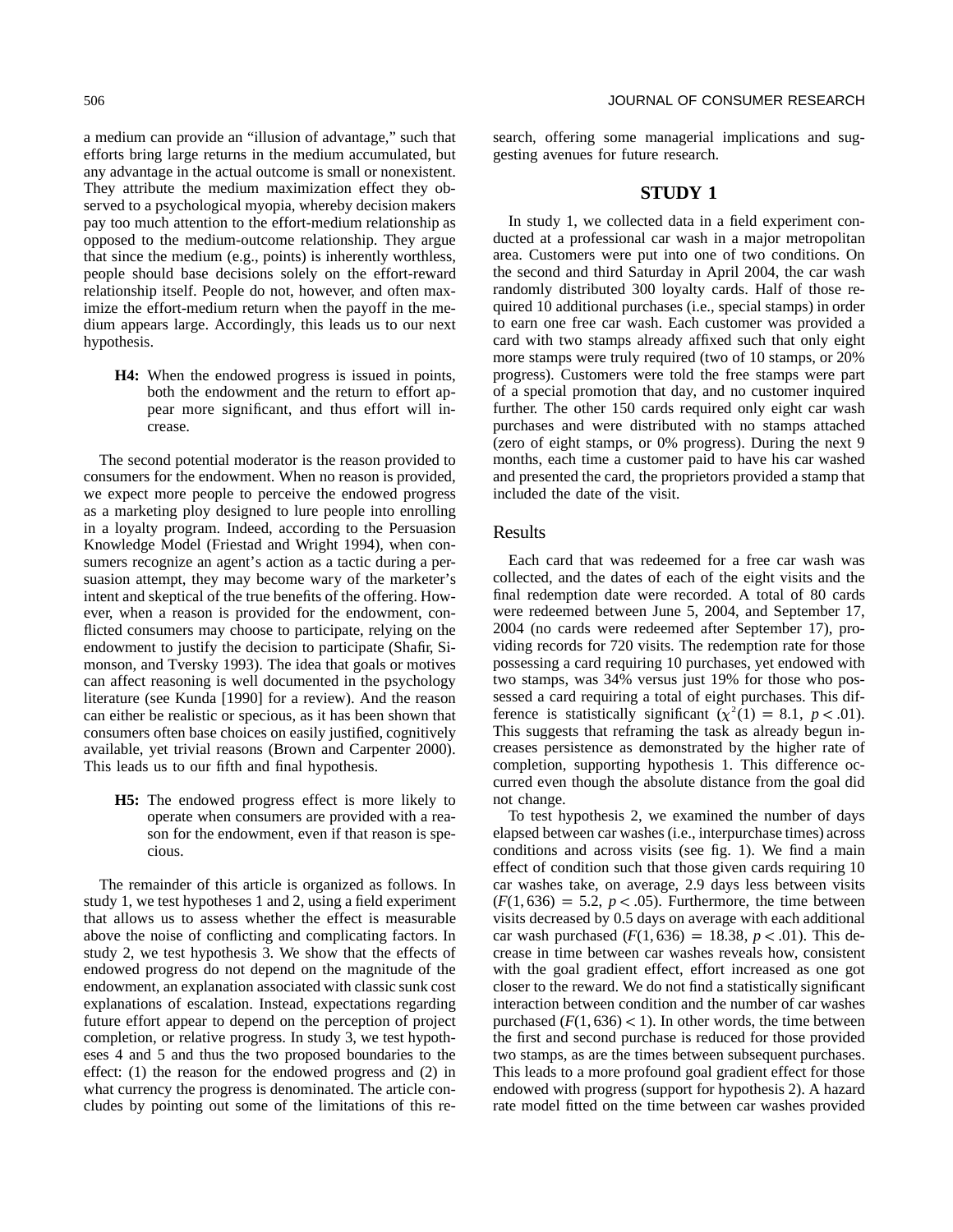#### **FIGURE 1**

#### STUDY 1: CAR WASH VISITS



similar qualitative but stronger statistical results. We find a main effect of condition  $(\chi^2(1) = 9.97, p < .01)$  as well as level  $(\chi^2(1) = 27.85, p < .01)$ , while their interaction was not statistically significant  $(\chi^2(1) < 1)$ .

# Discussion

In this real-world experiment, we show the impact of endowed progress on customer retention and usage rates. Providing patrons with endowed progress increased the number of customers who persisted or, conversely, reduced the number who abandoned the retailer. Those provided the endowed progress were more likely to buy the required eight car washes (hypothesis 1) and bought them sooner than their counterparts (hypothesis 2).

In study 2, we focus on two competing explanations for the perseverance we observe in study 1 that have been proposed to explain traditional sunk cost effects. The two predominant justifications are as follows: (1) people are reluctant either to waste or to appear to waste what they have already invested, as posited by Arkes and Blumer (1985), and (2) people are increasingly motivated to complete a task as they get closer to completion, as expounded by Garland and Conlon (1998). Perhaps respondents in the 10 car wash condition felt they would be giving up more by switching vendors and thus worked harder to avoid wasting the endowed progress (two vs. zero car washes). Alternatively, they may have focused on the perception of project completion, or relative progress, such that quitting after being two-tenths done (20%) would feel worse than if they had not begun at all (being 0% done). We test these hypotheses concurrently in study 2.

#### **STUDY 2**

This study was designed to discern whether reluctance to waste, perceived progress, or both explanations jointly are responsible for observed endowed progress effects.

#### Method

*Subjects.* Participants were 146 undergraduate business students at a major West Coast university who participated in this along with several other studies for course credit.

*Stimuli and Design.* The design was a 2 (progress: onethird or one-sixth complete)  $\times$  2 (endowment value: \$12.50 or \$30.00) between-subjects, full-factorial design with a separate control condition. To disentangle the competing explanations of wasted investment versus perceived progress, our design specifies a dollar value for the endowed progress.

Participants in this study completed a scenario-based, paper-and-pencil study. The study explained that a popular restaurant on campus was considering instituting a frequent buyer program. This study captures the essential decision making that likely occurs when consumers are confronted with enrolling in a frequency program, whether it requires signing up or just keeping the loyalty card in one's wallet. In the control surveys, customers had to purchases 10 lunches in order to earn a free lunch of identical value. Customers had not yet made any purchases, such that there was no progress toward their goal, real or perceived. There were four such scenarios that differed only in the required cost of each purchase (\$2.50, \$6.00, \$6.25, or \$15.00). These studies provided a baseline measure. In the four scenarios that comprised the test conditions or cells, the amount of purchases required, the size of the endowment, and the cost of each purchase were each varied in order to manipulate perceived progress and endowment value simultaneously.

In two scenarios, participants were told that because they were first-time patrons they would receive two of 12 credits toward the reward (each credit worth the equivalent of one purchase in dollars), and, in the other two scenarios, they were told they would receive five of 15 credits, such that they were endowed with progress of one-sixth or one-third, respectively. These endowments manipulate the fraction of the task yet to complete; in the former, five-sixths must still be completed, and in the latter, only four-sixths remain. The dollar amount of a purchase varied and was crossed such that the total dollar value of the endowment was either \$12.50 or \$30.00 (5  $\times$  \$2.50 = 2  $\times$  \$6.25 = \$12.50,  $5 \times $6.00 = 2 \times $15.00 = $30.00$ . See table 1 for a detailed summary of the design. Respondents were then asked how likely they would be to register for the program, how attractive they thought the program would be to diners, and how likely they would be to earn the reward on a nine-point scale. These measures served as the dependent variable.

# Results

We conducted a test of reliability to ensure consistency across the three scales (likelihood of registering, attractiveness, and subjective likelihood of success within the program), which were intended to measure interest in the program (Cronbach's  $\alpha = .80$ ). We then combined the individual scale values to derive a measure of overall im-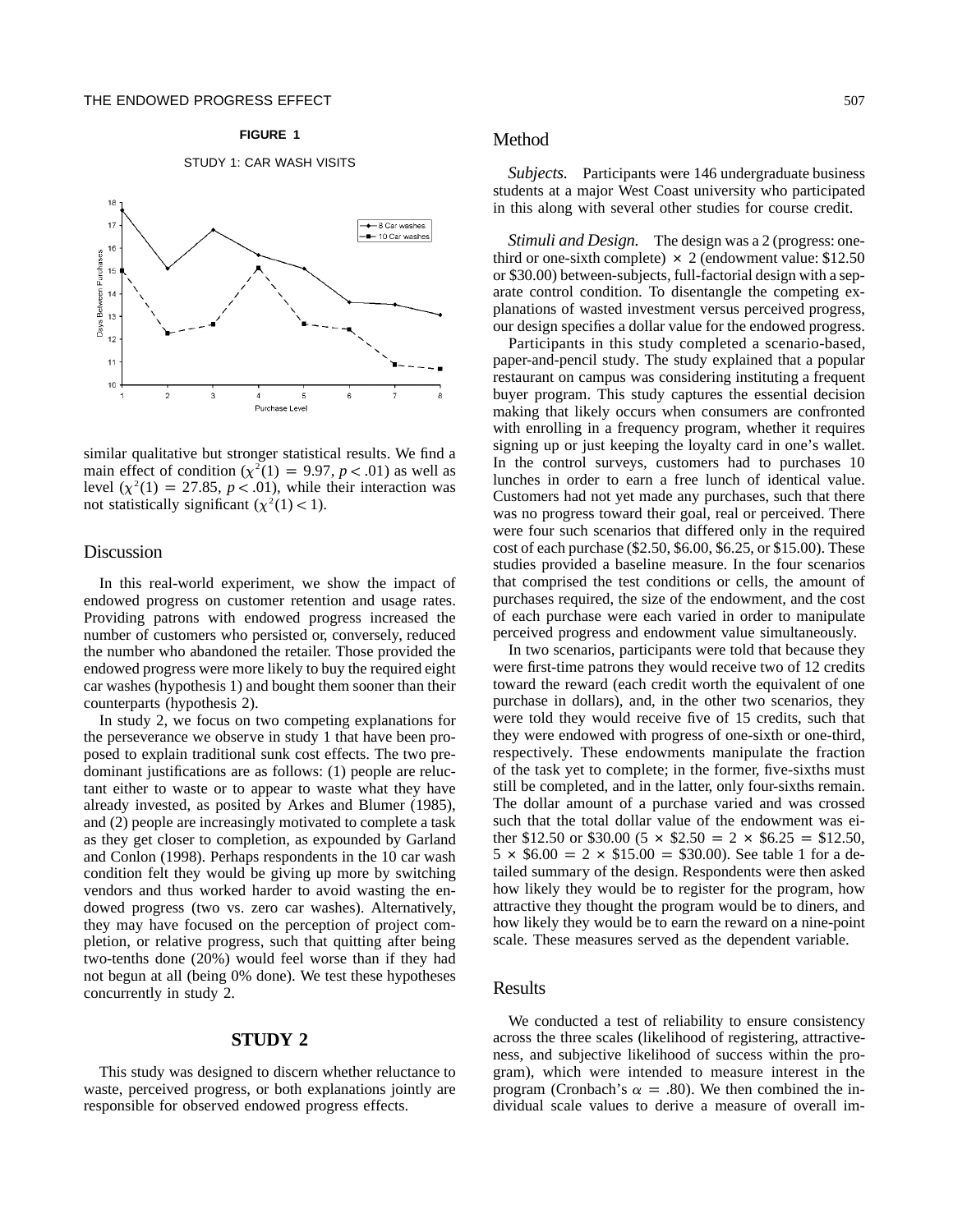|                |                 | STUDT 2. RESULTS FUR PRUGRAIN INFRESSIONS |                   |                  |                   |                  |  |
|----------------|-----------------|-------------------------------------------|-------------------|------------------|-------------------|------------------|--|
|                |                 | Endowment                                 | Reward value      |                  |                   |                  |  |
|                |                 |                                           | \$2.50<br>(A)     | \$6.00<br>(B)    | \$6.25<br>(C)     | \$15.00<br>(D)   |  |
| (1)            | Interest<br>n   | 0                                         | 4.74 (2.04)<br>19 | 4.61(1.52)<br>19 | 4.55 (1.34)<br>17 | 5.06(1.38)<br>18 |  |
| (2)            | Interest<br>n   | 2                                         | NA                | NA               | 5.78 (1.53)<br>18 | 5.31(2.15)<br>18 |  |
| (3)            | Interest<br>n   | 5                                         | 6.46(1.31)<br>18  | 6.07(1.15)<br>19 | <b>NA</b>         | NA               |  |
| (1)            | Endowment value | 0                                         | 0                 | 0                |                   |                  |  |
| $\binom{2}{3}$ | Endowment value | 2                                         | NA                | NA               | \$12.50           | \$30.00          |  |
|                | Endowment value | 5                                         | 12.5              | 30               | <b>NA</b>         | NA               |  |
| (1)            | Progress        |                                           | 0                 | $\Omega$         | 0                 | 0                |  |
| (2)            | Progress        |                                           | <b>NA</b>         | <b>NA</b>        | 1/6               | 1/6              |  |
| (3)            | Progress        | 5                                         | 1/3               | 1/3              | <b>NA</b>         | <b>NA</b>        |  |

**TABLE 1** STUDY 2: RESULTS FOR PROGRAM IMPRESSIONS

NOTE.-For ease of exposition, each row and column is labeled. NA = not applicable. Standard deviations are in parentheses.

pression of the program, which we used as the dependent measure for our analyses.

We find evidence of an endowed progress effect as overall impression of the program increased as the endowment increased from zero to two to five  $(M_0 = 4.74, M_2 = 5.55,$  $M_5 = 6.26$ ;  $F(2, 143) = 11.91$ ,  $p < .01$ ). In addition, individual comparisons suggest that an endowment in and of itself increases the overall evaluation. An endowment of two credits increases the evaluation ( $M_0 = 4.74$  vs.  $M_2 = 5.55$ ,  $p = .01$ ), as does an endowment of five credits ( $M<sub>0</sub>$  = 4.74 vs.  $M<sub>5</sub> = 6.26$ ,  $p < .01$ ). People's impressions might then depend on the two progress levels (one-sixth or onethird) as well as the dollar level of the endowment (\$12.50 or \$30.00). First, in order to determine whether perceptions of the value of the previous investment are driving the results, we compare cells B3 and D2 (\$30.00 endowments) to A3 and C2 (\$12.50 endowments) in table 1. We do not find any statistically significant difference, implying that the dollar amount of the endowment, whether \$12.50 or \$30.00, had no discernible effect on overall impression  $(F(1, 72) =$ 1.25,  $p = .27$ ). This suggests that reluctance to waste, selfjustification, and other explanations of a sunk cost effect based on the absolute size of the investment made are not likely to be the underlying cause of the endowed progress effect.

Second, in order to determine whether perceptions of the relative progress made toward the goal are responsible for an increase in overall impressions, we compare cells A3 and B3 (progress of one-third) to cells C2 and D2 (progress of one-sixth), as shown in table 1. We do find a statistically significant difference  $(F(1, 72) = 3.79, p = .05)$ , suggesting that people who are endowed with five of 15 purchases  $(M_{1/3} = 6.26)$  are more committed to joining the loyalty program than those endowed with two of 12 purchases  $(M<sub>1/6</sub> = 5.55)$ , even though everyone was required to make the same number of additional purchases to earn the reward (10). Given these results, it appears that the endowed progress effect is the result of a change in perceived progress toward the goal, which supports hypothesis 3.

#### Discussion

In study 1, we demonstrated the endowed progress effect. In study 2, we crossed the dollar value of the endowment (\$12.50 vs. \$30.00) with the relative progress that the endowment provides (one-third vs. one-sixth complete); this allowed us to discern that it is the relative progress and not the endowment's value that enhances people's overall impression with the proposed program. One limitation of study 2 is that it was hypothetical in nature and assessed people's likelihood of joining and predictions about completion rather than actual persistence. It is also important to note that no mention was made as to whether the endowment was a onetime bonus or might reoccur after consumers earned their first reward. Our intuition is that respondents saw this as a one-time bonus, and thus our scenarios compared perceptions of programs requiring 10 versus 12 versus 15 purchases. We view this as a conservative test because, presumably, a program with fewer necessary purchases would be seen as more attractive, which implies that the effect is strong enough to overcome this naturally occurring preference order. Study 3 was designed to test the boundaries of the effect (hypotheses 4 and 5).

# **STUDY 3**

In study 3, we test the moderating effects of medium (whether the endowed progress is issued in purchases made or points) and the reason for the endowment (whether a reason is present and, if so, its realism). According to hypotheses 4 and 5 and because consumers are skeptical of typical marketing gimmicks, we expected the effect to be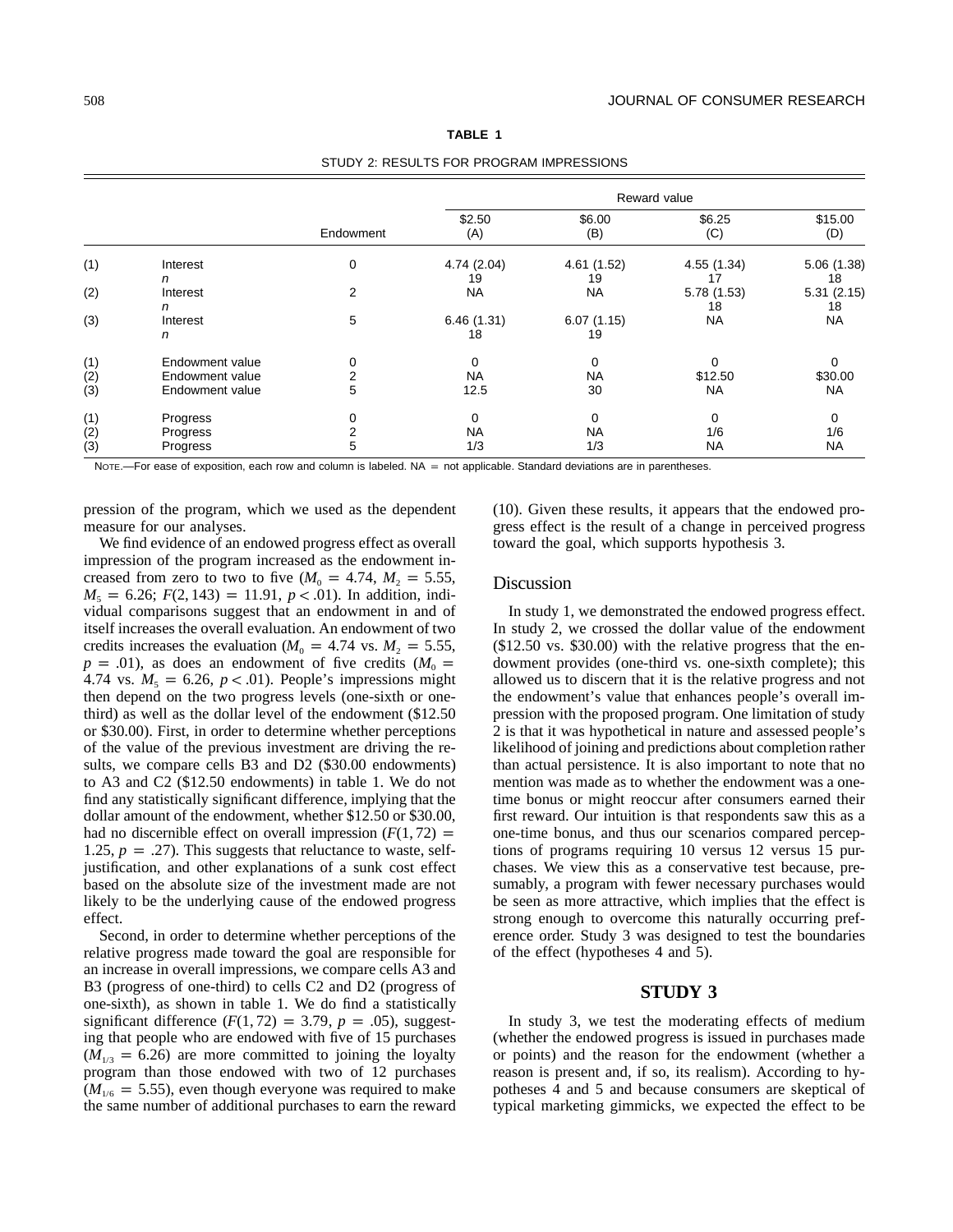stronger when people are presented with a reason for the endowment (Friedsted and Wright 1994), and we expected the endowment to have a stronger effect when issued in an intervening currency due to medium maximization (Hsee et al. 2003).

#### Method

*Subjects.* Participants were 240 visitors to a local liquor store in a major metropolitan area. Only those who had shopped at that particular store at least once before were asked to participate. Before receiving the stimuli, they were asked to estimate their purchase history.

*Stimuli and Design.* The design was a 2 (medium: points or purchases)  $\times$  4 (endowment: no endowment, endowment with no reason, endowment with specious reason, endowment with realistic reason) between-subjects, fullfactorial design. Shoppers were approached as they entered the store and asked if they would be willing to participate in a brief survey. Two hundred and forty people successfully completed the task, having been randomly assigned to one of the eight conditions.

Shoppers were told that the store they were about to enter was considering launching a frequent buyer program. Under the terms of the program, after purchasing 10 bottles of wine at a list price of \$10 or more, they would be entitled to one bottle priced up to \$20, free. When progress was recorded in points, they were told they would earn 10 points for each bottle of wine they purchased at a list price of \$10 or more and, after accumulating 100 points, they would be entitled to one bottle priced up to \$20, free. In the three endowment conditions (test), the required purchase amount was elevated to 15 bottles, or 150 points, with one bottle, or 10 points being issued for each bottle purchased costing \$10 or more. The number of purchases necessary was varied with the size of the endowment in order to keep the required number of future purchases constant at 10. Those in the conditions where respondents received an endowment and purchases were recorded in points (bottles) were told that after accumulating 150 points (15 bottles) they would be entitled to one bottle priced up to \$20, free. It was then explained that the store would credit their account with 50 points (five bottles) to start.

In the no reason condition, respondents were told simply that the store would credit their account with 50 points (five bottles) to start. In the other two endowment conditions, the reason for the endowment was varied such that participants were either told, "Because you are here today, the store would credit your account with five purchases to start" (i.e., a specious reason) or, "As someone with your purchase record, the store would credit your account with five purchases to start" (i.e., a realistic reason). A pretest confirmed that the realistic reason was viewed as more "plausible," "credible," and "realistic" and that it "makes sense" more than the specious reason (Cronbach's  $\alpha = .81$ ,  $M_{\text{pst pur}} =$ 5.06 vs.  $M_{\text{today}} = 3.79, F(1, 54) = 46.15, p < .01$ .

All respondents were then asked how attractive they

thought the program was on a seven-point scale, where seven indicated extremely attractive and one indicated not at all attractive. They were also asked how likely they would be to join the club and how likely they would be to buy 10 bottles in order to earn the reward  $(7 =$  extremely likely,  $1 =$  not at all likely).

## Results

The dependent variables of attractiveness, likelihood of joining, and likelihood of reaching the goal (buying 10 bottles) were analyzed separately first to determine whether adoption and progress decisions differed. The results in terms of directional effects and their significance were identical. For ease of exposition, we collapsed all three scales into a singular measure of their overall evaluation of the program (Cronbach's  $\alpha = .85$ ).

The results reveal a main effect of condition such that an endowment increased the overall evaluation of the program  $(F(3, 232) = 111.00, p < .01)$ . In addition, there was a main effect for medium  $(F(1, 232) = 61.27, p < .01)$  and a significant interaction between the two  $(F(3, 232) = 7.40)$ ,  $p < .01$ ), suggesting that tallying one's progress in points rather than purchases intensifies the endowed progress effect. Further, the interaction revealed the following interesting findings (see table 2).

When there is no endowment, it did not matter whether the medium was tallied in points or purchases  $(M<sub>cntl,pts</sub>)$ 4.11 vs.  $M_{\text{cnt, pur}} = 4.06, p = .76$ ; the two groups were equally attracted to the program. In addition, when the endowment was tallied in purchases and no reason for the endowment was provided, the overall impression of the program was not significantly different from the no endowment condition ( $M_{\text{no rsn, pur}} = 4.24$  *vs.*  $M_{\text{cnt, pur}} = 4.06, p = .25$ ). It seems that a reason is necessary to get an effect from the endowed progress when the monitoring base is purchases. Interestingly, when the endowment was delivered in points, overall impression increased significantly, even when no reason was provided for the endowment ( $M_{\text{no rsn, pts}} = 4.79$ vs.  $M_{\text{cnt,pts}} = 4.11, p < .01$ . Therefore, recording purchases with an alternative currency allows the effect to occur with-

# **TABLE 2**

STUDY 3: MEAN RESPONSES FOR COMMITMENT TO WINE STORE LOYALTY PROGRAM

|                  | Points            | Purchases         | Average |
|------------------|-------------------|-------------------|---------|
| No reason        | 4.79 <sup>a</sup> | $4.24^\circ$      | 4.52    |
|                  | (.56)             | (.81)             |         |
| Specious reason  | 6.31 <sup>b</sup> | $5.33^d$          | 5.82    |
|                  | (.56)             | (.54)             |         |
| Realistic reason | 6.19 <sup>b</sup> | 5.20 <sup>d</sup> | 5.70    |
|                  | (.62)             | (.61)             |         |
| No endowment     | 4.11c             | 4.06 <sup>c</sup> | 4.08    |
|                  | (.54)             | (.78)             |         |
| Average          | 5.35              | 4.71              |         |

NOTE.—Means with different superscripts are significantly different fromeach other at  $p \le 0.01$ ,  $n = 30$  per cell. Standard deviations are in parentheses.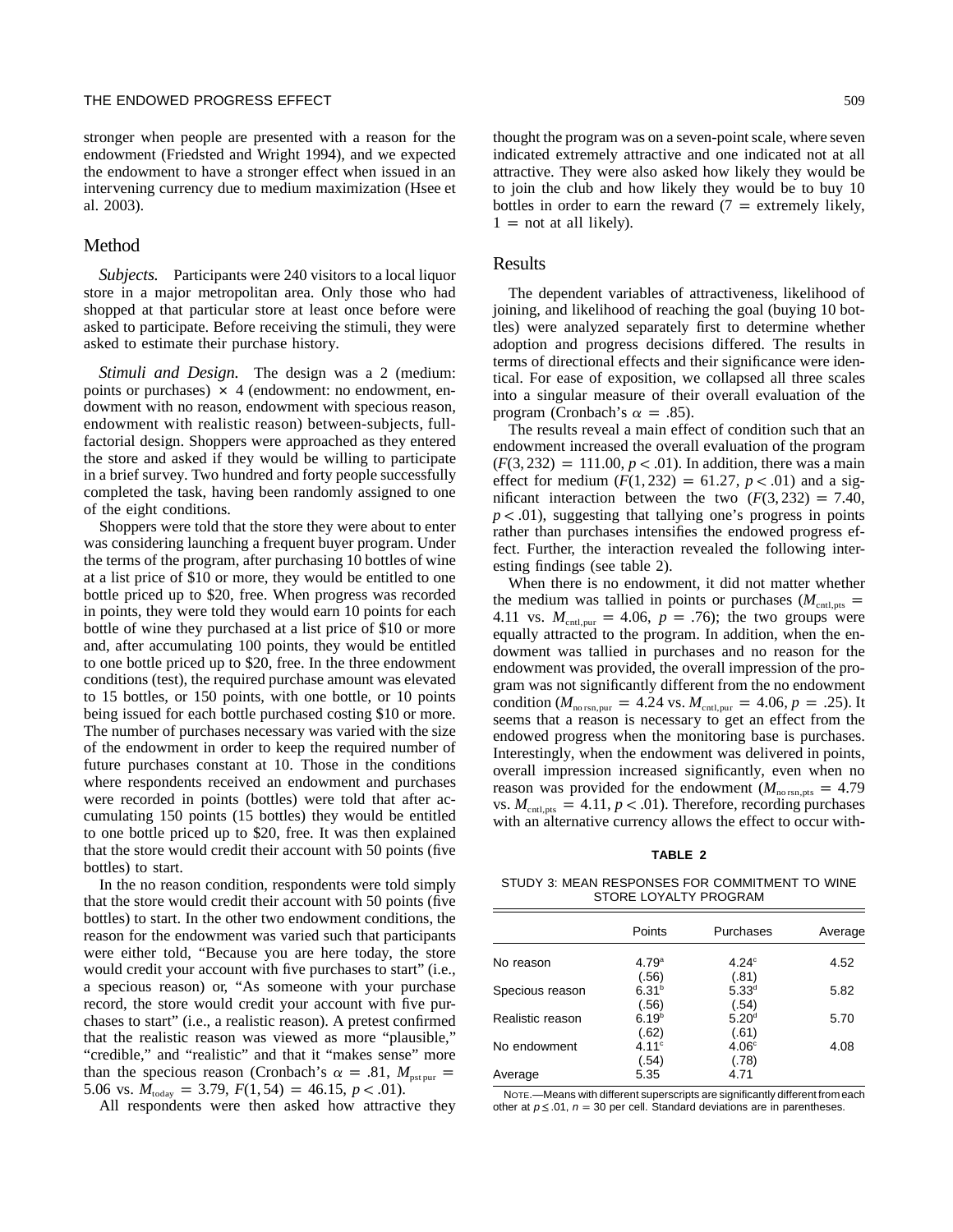out offering an explanation for the endowment. However, we should qualify this result by pointing out that providing a reason, whether specious or realistic, bolstered the average overall impression above what was achieved when no reason was provided.

Perhaps most interesting to marketing managers are the results of the specious reason condition. An entirely arbitrary reason was shown to work just as well as a reason based on purchase history for both points and purchases ( $M_{\text{today,pts}} =$ 6.31 vs.  $M_{\text{pst pur,pts}} = 6.19, p = .48, M_{\text{today,pur}} = 5.33 \text{ vs.}$  $M_{\text{pstpur,pur}} = 5.20, p = .42$ ). It appears that providing a reason, any reason, can aid the effectiveness of an artificial endowment. In short, when issuing unearned points, a reason is not necessary to get an effect, but any reason (specious or realistic) should increase the effectiveness of the endowment.

Finally, as mentioned earlier, the pattern of results was identical for each of the individual measures, with one measure being the subjective likelihood of buying 10 bottles of wine and therefore earning the reward. It is important to highlight that the pattern of results for this measure suggests that an endowed progress effect affects people's perceptions of the likelihood of success within a frequency program. In other words, endowing people with unearned progress (five bottles toward 15) leads them to believe they are more likely to complete the task than someone confronting an identical challenge (buying 10 bottles). This is consistent with previous research in the goal literature showing that rewards that require effort but seem attainable are motivating, while rewards acquired too easily appear gratuitous and are uninspiring.

#### **Discussion**

In study 3, we again replicate the endowed progress effect, but in this study the effect is moderated by two important factors. First, the effect is more pronounced when the endowed progress is awarded in points rather than purchases. Second, the effect is magnified when offering a reason for the endowment, whether specious or realistic. A significant interaction reveals that, when the endowment is tallied in purchases, the effect occurs only when respondents are offered a reason for the artificial progress. However, when points become the monitoring base, no reason is necessary for the artificial endowment to have an effect.

Study 3 adds to our understanding of the endowed progress effect and its effectiveness as a marketing tool by highlighting critical factors the firm must consider when using endowed progress (e.g., special allotments of frequent flier miles) within a frequency program. It would seem that any program that monitors purchases will need to advise consumers up front as to why they are receiving an endowment advancing their progress toward a reward. We should point out that Cialdini's (1993) scarcity principle suggests that people assign more value to opportunities when they are less available, which would lead us to expect a greater effect in the realistic reason condition, when shoppers are selected because of past behavior rather than because they simply showed up at the store. Even though we do not observe any differences based on the type of reason provided, it may be that simply providing a reason, any reason, makes the endowment appear more difficult to attain and hence more valuable. A reason for the endowment is not necessary when progress is recorded in an alternative currency such as points, but in both cases a reason will further improve the overall impression of the program. The endowment has been shown to affect the attractiveness of a program, consumers' likelihood of joining, and their expectations of purchasing enough to earn the reward. In short, the endowed progress works best when a reason, even a seemingly arbitrary one, is offered for the endowment, and the effect is more profound when effort is recorded in an alternative currency or medium.

## **GENERAL DISCUSSION**

This research documents a novel phenomenon, the endowed progress effect, in which people who are endowed with progress toward a goal increase the effort that they exert in reaching that goal. In study 1, we document the phenomenon using a field experiment. Consumers endowed with progress (two of 10 purchases) were more likely to buy the required eight car washes and buy them sooner than those required to buy eight. In study 2, the likelihood of joining a frequency program, the attractiveness of the program, and the subjective likelihood of completing the program requirements are all greater when a person is endowed with progress, even when the goal is elevated such that the effort required remains constant. In addition, this difference depends on a perception of progress toward the goal and does not appear to depend on the value of the endowment that would be wasted. Study 3 reveals how the effect can depend on the reason offered for the endowment. When there is no reason, the effect occurs only if the endowment is issued in an alternative currency such as points. However, when progress is recorded in purchases, even a specious reason such as one's presence at the store on a given day suffices to make the endowment effective.

One limitation of our studies is that, while study 1 allows us to document how effort accelerates, we observe effort only for those who bought all eight additional car washes. In study 2, our measures serve to gauge how likely participants might be to join the program, which is what marketers are often most interested in. More generally, it would be interesting to determine how effort might change at different points of progress within a frequency program based on an endowment of artificial progress. The endowment may energize customers early on but wane over time (e.g., changed behavior in car wash patrons that we never observed). Also, while study 2 rules out a desire not to waste as a causal explanation for the endowed progress effect, it does so before genuine effort is expended. Perhaps the compounding of endowed and genuine progress would create an effect, one we may have observed in study 1 but did not measure in study 2.

Another limitation of this work is that we focus solely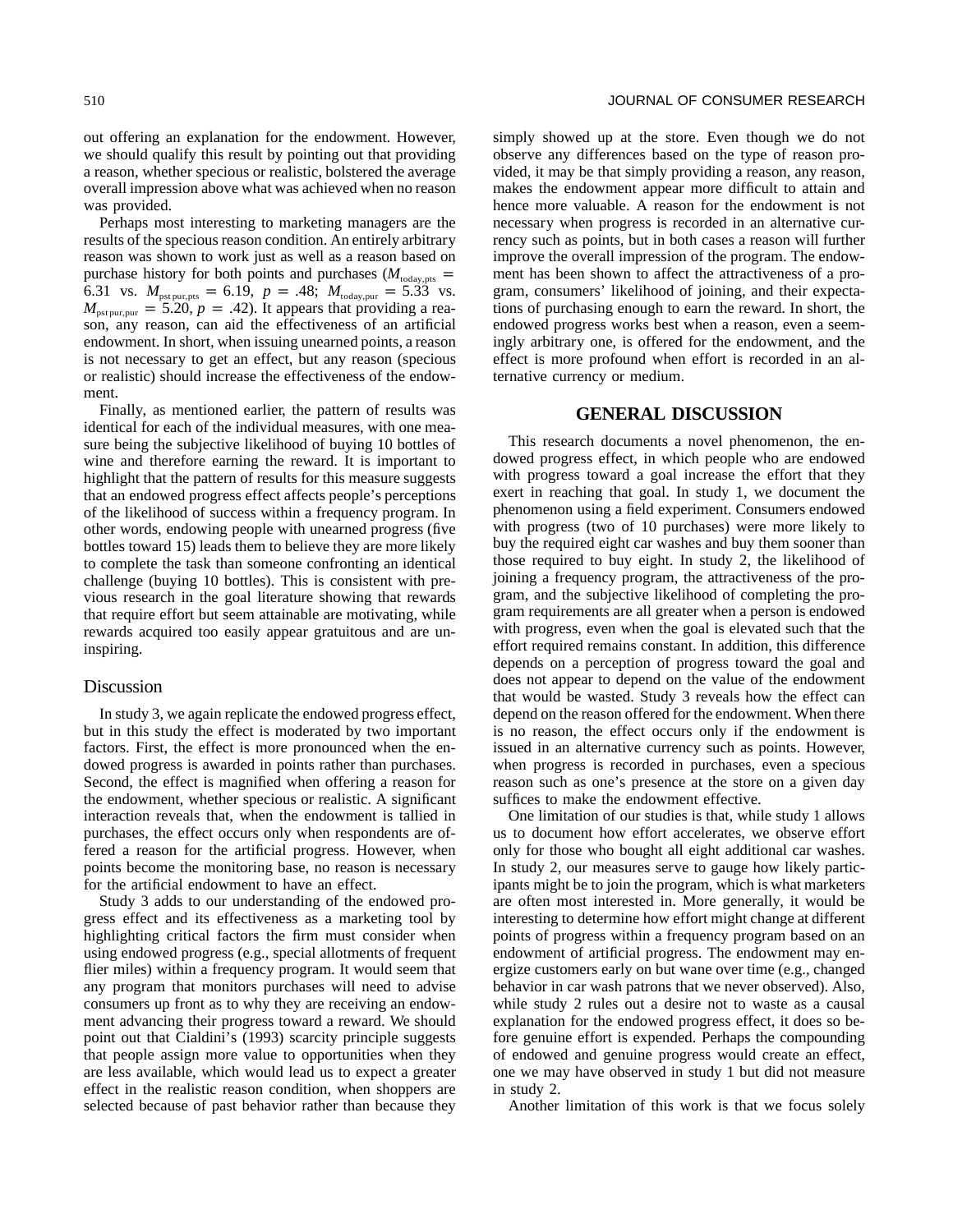on a single endowment. Firms that are interested in maximizing consumer lifetime value may be interested in methods for providing recurring endowments that are equally as effective. Just as discounts that are offered perpetually lose credibility among consumers, so might endowments of progress that seem to signal that neither the customer nor, perhaps, anyone else must acquire the benchmark amount of points in order to receive the reward. Future research may track the responsiveness to endowments both within a reward cycle and over time (across cycles) in order to see how consumers respond. It might also test what factors within the control of the firm affect the credibility of such endowments. One factor that would appear to affect the credibility of an endowment would be its size in absolute terms—and the corresponding reward level. For example, endowing someone with 90 of 100 purchases sets an unrealistic objective as well as endowment. These levels are likely to be idiosyncratic, varying with the specifics of a program.

Our results have several interesting implications with regard to the sunk cost effect and research investigating when and why people escalate commitment. For example, Heath (1995) suggests a budgeting model of escalating commitment, such that people create a mental budget to track costs and benefits and that additional investments will be made when the expected returns exceed the total (prior and current) investments. We show that this implicit break-even analysis can be affected by investments made on the consumer's behalf. However, our endowed progress does not serve to increase the benefit required to break even. Our experiments meet his requirement that people are confronted with identical marginal costs and marginal benefits, yet we show decisions changing based on whether an endowment is present or not. In this way, we not only offer evidence that the decision to escalate commitment can occur when marginal investments are identical and explicit, but we also show that decisions regarding escalation can be affected by investments that are artificial and outside of people's budgets.

The loss-sensitivity principle (Karlsson et al. 2002) suggests that prior investments will only have an effect when the goal is to minimize losses. In contrast, when the goal is to maximize gains, prior investments are ignored so that the decision is based on an evaluation of the future outcome. If rewards are viewed as net gains, our results would suggest that prior investments are not ignored when they indicate the relative progress made toward the final outcome. However, we may have observed a framing effect that deserves more attention in future research. On the one hand, expenditures recorded as purchases made (study 2) may focus people on the expense and hence make them think about the dollars they have spent. On the other hand, accumulating points may focus consumers on what they have acquired. The two scenarios might bring about different results that we believe are interesting yet only touched on in this research. We feel that this may present an attractive avenue for future work.

[*Dawn Iacobucci served as editor and Stephen Nowlis served as associate editor for this article.*]

# **REFERENCES**

- Arkes, Hal R. and Catherine Blumer (1985), "The Psychology of Sunk Cost," *Organizational Behavior and Human Decision Processes*, 35 (2), 124–40.
- Atkinson, John W. (1957), "Motivational Determinants of Risk-Taking Behavior," *Psychological Review*, 64 (November), 359–72.
- Atkinson, John W. and David Birch (1974), "The Dynamics of Achievement-Oriented Activity," in *Motivation and Achievement*, ed. J. W. Atkinson and J. O. Raynor, Washington, DC: Winston, 271–325.
- Boehne, Donna M. and Paul W. Paese (2000), "Deciding Whether to Complete or Terminate an Unfinished Project: A Strong Test of the Project Completion Hypothesis," *Organizational Behavior and Human Decision Processes*, 81 (2), 178–94.
- Brown, Christina L. and Gregory S. Carpenter (2000), "Why Is the Trivial Important? A Reason-Based Account for the Effects of Trivial Attributes on Choice," *Journal of Consumer Research*, 26 (4), 372–85.
- Brown, Judson S. (1948), "Gradients of Approach and Avoidance Responses and Their Relation to Level of Motivation," *Journal of Comparative and Physiological Psychology*, 41 (6), 450–65.
- Cialdini, Robert B. (1993), *Influence: Science and Practice*, 3rd ed., New York: Harper Collins.
- Fenz, Walter D. and Seymour Epstein (1967), "Gradients of Physiological Arousal of Experienced and Novice Parachutists as a Function of an Approaching Jump," *Psychosomatic Medicine*, 29 (1), 33–51.
- Festinger, Leon A. (1957), *A Theory of Cognitive Dissonance*, Stanford, CA: Stanford University Press.
- Fox, Shaul and Michael Hoffman (2002), "Escalation Behavior as a Specific Case of Goal-Directed Activity: A Persistence Paradigm," *Basic and Applied Social Psychology*, 24 (4), 273–85.
- Friestad, Marian and Peter Wright (1994), "The Persuasion Knowledge Model: How People Cope with Persuasion Attempts," *Journal of Consumer Research*, 21 (1), 1–31.
- Garland, Howard and Donald E. Conlon (1998), "Too Close to Quit: The Role of Project Completion in Maintaining Commitment," *Journal of Applied Social Psychology*, 28 (22), 2025–48.
- Heath, Chip (1995), "Escalation and De-escalation of Commitment in Response to Sunk Costs: The Role of Budgeting in Mental Accounting," *Organizational Behavior and Human Decision Processes*, 62 (1), 38–54.
- Hsee, Christopher K., Fang Yu, Jiao Zhang, and Yan Zhang (2003), "Medium Maximization," *Journal of Consumer Research*, 30  $(1), 1-14.$
- Hull, Clark L. (1932), "The Goal Gradient Hypothesis and Maze Learning," *Psychological Review*, 39 (1), 25–43.
- Kahneman, Daniel and Amos Tversky (1979), "Prospect Theory: An Analysis of Decision under Risk," *Econometrica*, 47 (2), 263–91.
- Karlsson, Niklas, Asgeir Juliusson, Gunne Grankvist, and Tommy Gärling (2002), "Impact of Decision Goal on Escalation," *Acta Pyschologica*, 111 (3), 309–22.
- Klein, Howard J. (1991), "Further Evidence on the Relationship between Goal-Setting and Expectancy Theory," *Organizational Behavior and Human Decision Processes*, 49 (2), 230–57.